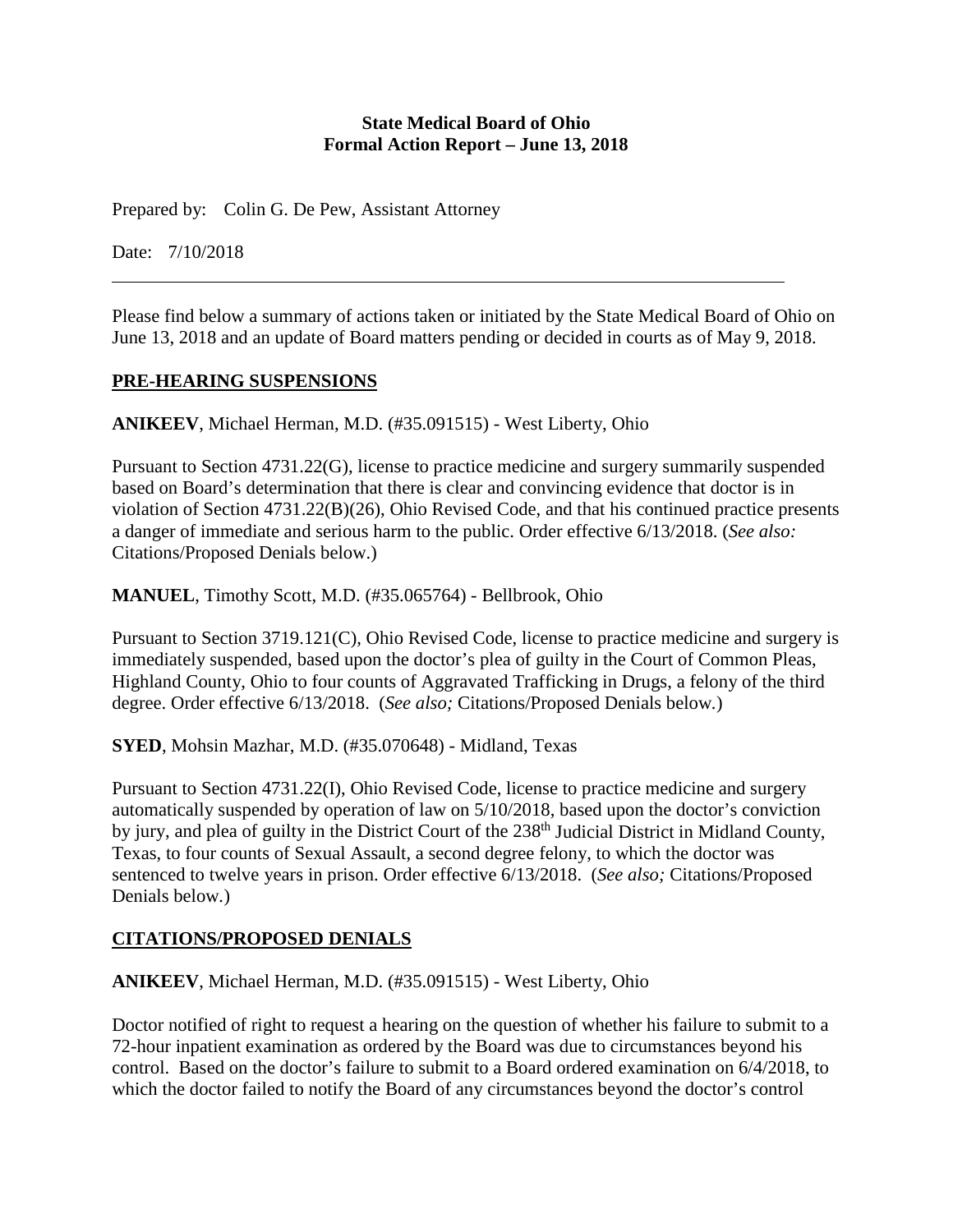preventing the doctor from submitting to said examination; also based on the legal presumption that doctor's failure to submit to a 72-hour inpatient examination as ordered by the Board constitutes an admission that he is impaired in his ability to practice according to acceptable and prevailing standards of care because of habitual or excessive use or abuse of drugs, alcohol, or other substances that impair ability to practice, all of which individually or collective constitute an impairment of ability to practice according to acceptable and prevailing standards of care because of habitual or excessive use or abuse of drugs, alcohol, or other substances that impair ability to practice; and a failure to submit to a mental or physical examination ordered by the Board constitutes an admission of the allegations against the individual unless the failure is due to circumstances beyond the individual's control. Notice of Opportunity for Hearing mailed 6/14/2018.

**BOWERS**, Anna Marie, L.M.T. (#33.005020) – Burton, Ohio (NON-DISCIPLINARY)

Based on massage therapist having not practiced in at least two years prior to application for restoration of license. Notice of Opportunity for Hearing mailed 6/20/2018.

**CARPENTER**, Jessica Alyse, L.M.T. Applicant – Akron, Ohio (NON-DISCIPLINARY)

Based on the massage therapist not holding a diploma or certificate from a school, college, or institution in good standing as determined by the Board, or meeting the Board's required course of instruction. Notice of Opportunity for Hearing mailed 6/4/2018.

**COZZI**, Michael Anthony, M.D. (#35.098275) - Fort Wayne, Indiana

Based on the prior action of the Medical Licensing Board of Indiana which issued a Final Order that indefinitely placed the doctor's license on probation for a minimum of one year, based in part on the doctor's prescribing practices, which individually or collectively constitute any of the following actions taken by an agency responsible for authorizing, certifying, or regulating an individual to practice a health care occupation or provide health care services in this state or another jurisdiction, for any reason other than the nonpayment of fees: the limitation, revocation, or suspension of an individual's license to practice; acceptance of an individual's license surrender; denial of a license; refusal to renew or reinstate a license; imposition of probation; or issuance of an order of censure or other reprimand. Notice of Opportunity for Hearing mailed 6/14/2018.

**DAVIS**, Tina Maria, L.M.T. (#33.020449) - Paris, Ohio

Based on the massage therapist's plea of guilty in the Court of Common Pleas, Trumbull County, Ohio to one count of Tampering with Evidence, a third-degree felony, to which the massage therapist was sentenced to five years of community control, all of which individually or collectively constitute a plea of guilty to, a judicial finding of guilt of, or a judicial finding of eligibility for intervention in lieu of conviction for, a felony. Notice of Opportunity for Hearing mailed 6/14/2018.

**HOLLIS**, Melvin Orlando, L.M.T. (#33.014893) – Cincinnati, Ohio (NON-DISCIPLINARY)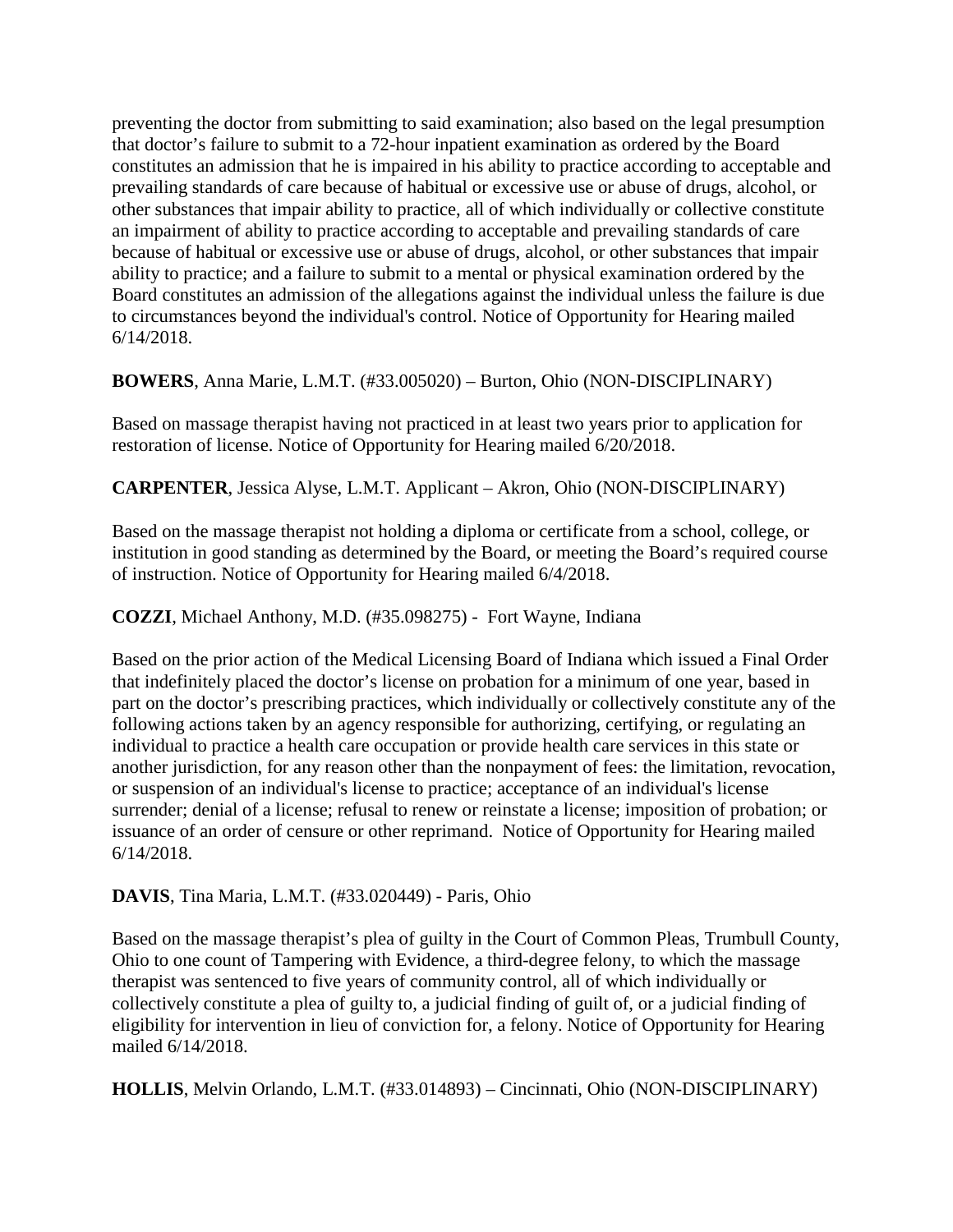Based on massage therapist having not practiced in at least two years prior to application for restoration of license. Notice of Opportunity for Hearing mailed 6/20/2018.

## **HSU**, Gerry, P.A. (Applicant) - Mason, Ohio

Based on the physician assistant's submission of his April 2018 application to practice as a physician assistant; and also based on a 4/25/2017 Board Order, that revoked the physician assistant's license due to his conviction in the Municipal Court, of Hamilton County, Ohio, to one count of Public Indecency, a fourth-degree misdemeanor involving moral turpitude, in which the underlying facts included the physician assistant having exposed his genitals to a female in a public parking lot, all of which individually or collectively constitute the commission of an act involving moral turpitude that constitutes a misdemeanor in this state, regardless of the jurisdiction in which the act was committed. Notice of Opportunity for Hearing mailed 6/14/2018.

## **MANUEL**, Timothy Scott, M.D. (#35.065764) - Bellbrook, Ohio

Based upon the doctor's plea of guilty in the Court of Common Pleas, Highland County, Ohio to four counts of Aggravated Trafficking in Drugs, a third – degree felony, and one count of Worker's Compensation Fraud, to which the doctor was sentenced to five years in prison. Also based on allegations that the doctor executed a Voluntary Surrender of Controlled Substances Privileges to the U.S. Department of Justice – Drug Enforcement Administration, due to the doctor's alleged failure to comply with the Federal requirements pertaining to controlled substances, all of which individually or collectively constitute: a plea of guilty to, a judicial finding of guilt of, or a judicial finding of eligibility for intervention in lieu of conviction for, a felony; and the revocation, suspension, restriction, reduction, or termination of clinical privileges by the United States department of defense or department of veterans affairs or the termination or suspension of a certificate of registration to prescribe drugs by the drug enforcement administration of the United States department of justice. Notice of Opportunity for Hearing mailed 6/14/2018.

## **MCNUTT**, Steven Scott, M.D. (#35.094053) - Mansfield, Ohio

Based on allegations that the doctor violated the terms, conditions and limitations placed by the Board upon the doctor's license to practice contained in the 8/9/2017 Step I Consent Agreement, when the doctor failed to timely call-in or submit a specimen for drug and alcohol screening to a Board-approved drug testing facility; and failed to maintain contractual and financial arrangements with the testing facility. All of which individually or collectively constitute a violation of the conditions of limitation placed by the board upon a license or certificate to practice. Notice of Opportunity for Hearing mailed 6/14/2018.

# **PULAKHANDAM**, Sreelatha, M.D. (#35.083088) - Covington, LA

Based on the prior action of the Louisiana Board of Medical Examiners, in which the doctor entered into a 9/20/2017 Consent Agreement, that placed the doctor's license on probation for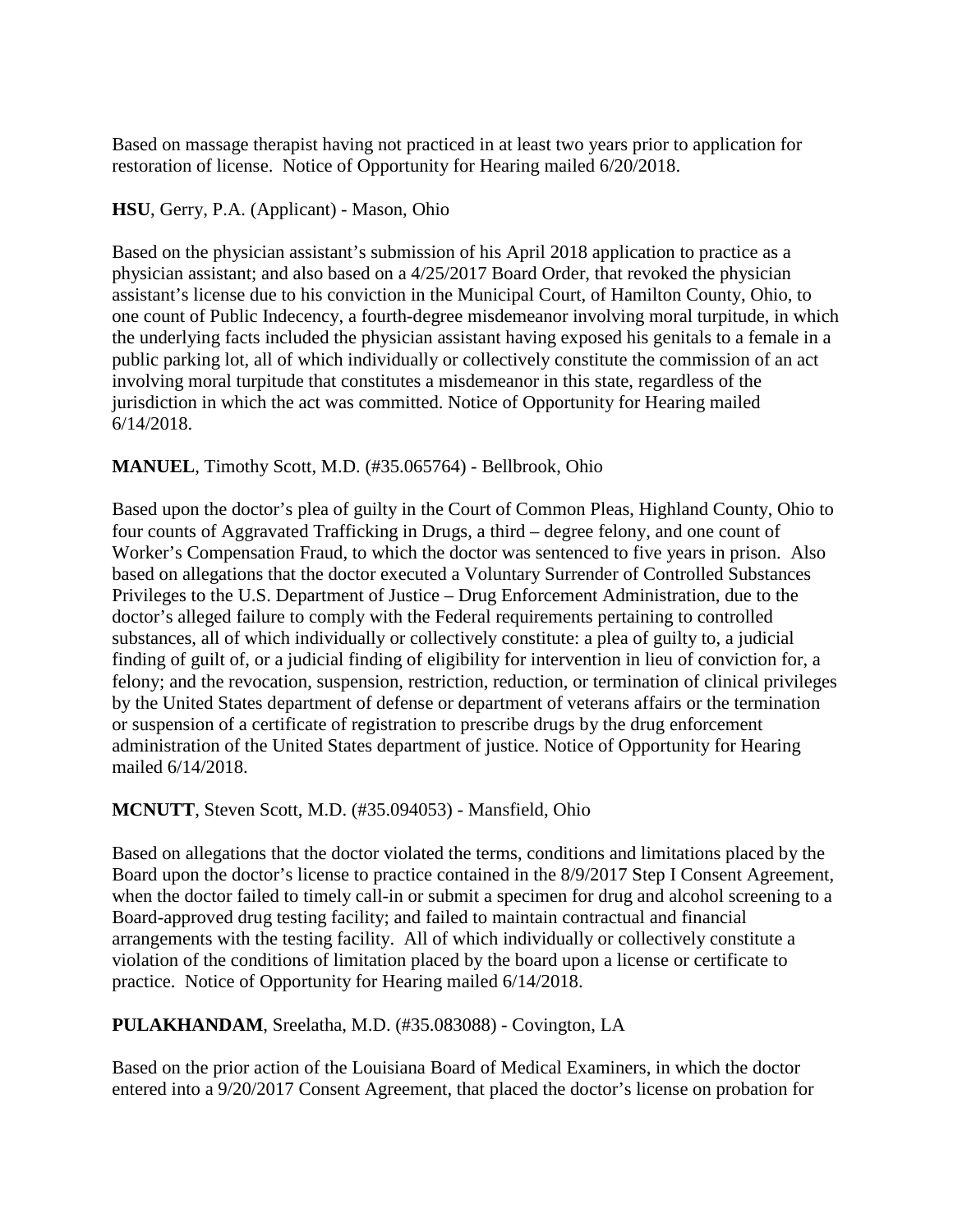one year due to the doctor having pre-signed prescriptions for controlled substances, and falsification of patient records to indicate the doctor had examined patients, all of which individually or collectively constitutes any of the following actions taken by an agency responsible for authorizing, certifying, or regulating an individual to practice a health care occupation or provide health care services in this state or another jurisdiction, for any reason other than the nonpayment of fees: the limitation, revocation, or suspension of an individual's license to practice; acceptance of an individual's license surrender; denial of a license; refusal to renew or reinstate a license; imposition of probation; or issuance of an order of censure or other reprimand. Notice of Opportunity for Hearing mailed 6/14/2018.

#### **SYED**, Mohsin Mazhar, M.D. (#35.070648) - Midland, Texas

Based upon the doctor's conviction by jury, and plea of guilty in the District Court of the 238<sup>th</sup> Judicial District in Midland County, Texas, to four counts of Sexual Assault, a second-degree felony, to which the doctor was sentenced to twelve years in prison, all of which individually or collectively constitute a plea of guilty to, a judicial finding of guilt of, or a judicial finding of eligibility for intervention in lieu of conviction for, a felony. Notice of Opportunity for Hearing mailed 6/14/2018.

#### **WELDEN**, Scott, M.D. (#35.075182) - Cincinnati, Ohio

Based on the doctor's submission of an October 2017 Physician Licensure Application, wherein the doctor disclosed his history of abuse with opiates in 2006, and abuse of Adderall in 2011 with a subsequent relapse, that led to the doctor's participation in two separate twenty-eight day inpatient treatment programs that resulted in the diagnosis of Opiate Abuse Dependency and Amphetamine Abuse/Dependency. Also based on a 2/10/2011 Board Order, that revoked doctor's license due to impairment, multiple relapses, and the doctor's failure to comply with conditions of limitation placed on the doctor's license and failing to provide truthful information to the Board. Also based on the doctor's conviction of multiple felonies in three separate courts: a 12/21/2012 plea of guilty in the Hamilton County Common Pleas Court, Hamilton County, Ohio, to four felony counts of Deception to Obtain Dangerous Drugs, and one felony count of Identity Fraud, to which the doctor was sentenced to a total of three years in prison, and three years of probation; a 10/7/2012 plea of guilty in the Kenton Circuit Court, Kenton County, Kentucky, to four felony counts of Criminal Possession of a Forged Prescription, to which the doctor was sentenced to eighteen months in prison; and a 6/19/2009 Intervention in lieu of conviction in the Warren County Common Pleas Court, Lebanon, Ohio, wherein the doctor was charged with multiple counts of practicing medicine without a certificate; and the 3/6/2013 revocation of the 6/19/2009 Intervention due to the doctor violating the terms of probation, resulting in the doctor being sentenced to a total of eighteen months in prison. All of which individually or collective constitutes any of the following: Impairment of the doctor's ability to practice according to acceptable and prevailing standards of care because of habitual or excessive use or abuse of drugs, alcohol, or other substances that impair ability to practice; the violation of the conditions of limitation placed by the board upon a license or certificate to practice; a plea of guilty to, a judicial finding of guilt of, or a judicial finding of eligibility for intervention in lieu of conviction for, a felony; and the failure to furnish satisfactory proof of good moral character. Notice of Opportunity for Hearing mailed 6/14/2018.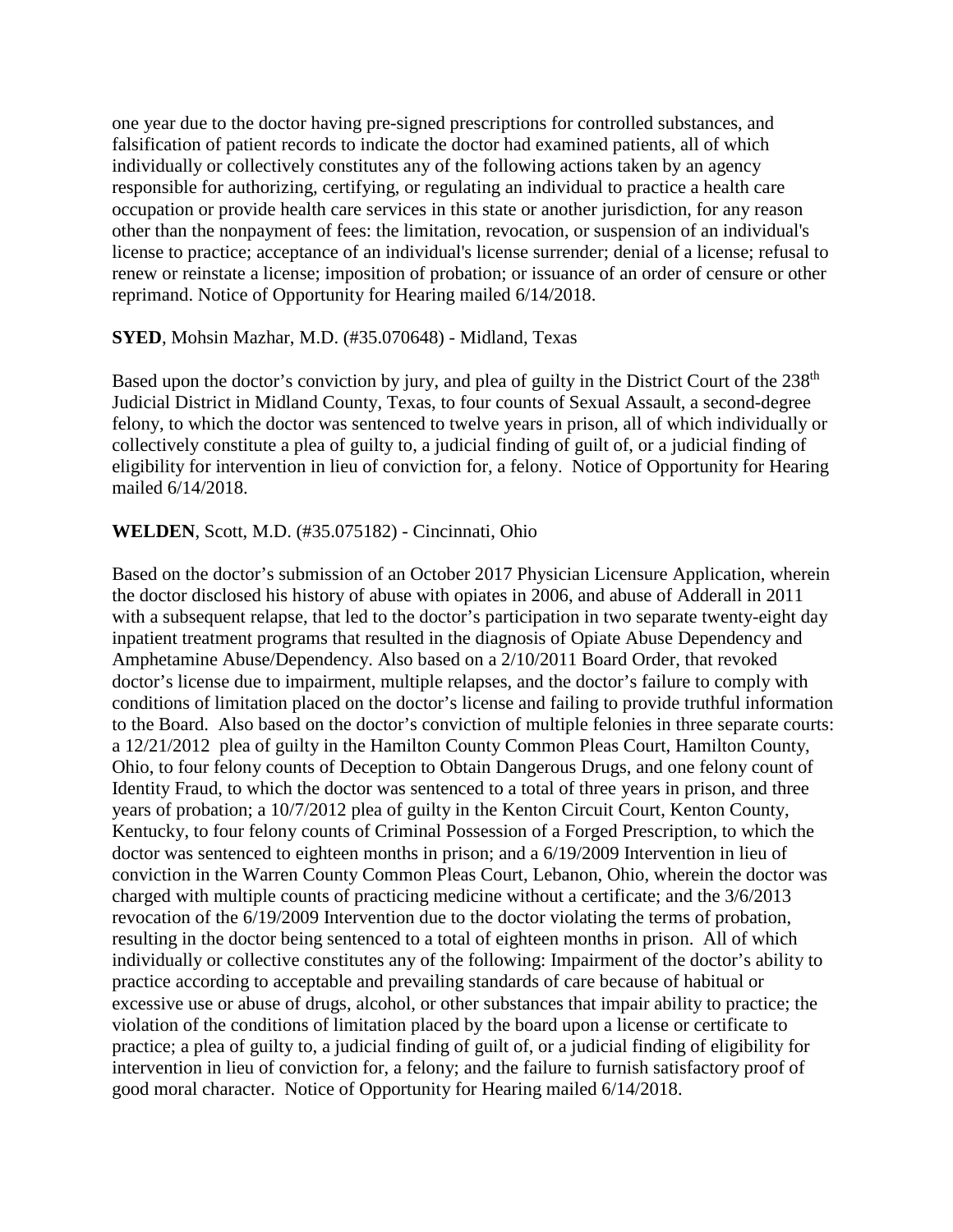## **FINAL ORDERS**

## **GOSALAKKAL**, Jayaprakash Ayillath, M.D. (Applicant) - Dayton, Ohio

Application for license to practice medicine and surgery permanently denied. Based on the 1/11/2017 Board Order revoking the doctor's license to practice medicine and surgery; untruthful statements made by the doctor in a 2011 Physician Licensure Application; and a 7/25/2014 Decision by the Fitness to Practice Panel of Medical Practitioners Tribunal Services in the United Kingdom which suspended the doctor's registration in that jurisdiction for six months, wherein the Tribunal commented that the doctor lacked insight, and failed to accept responsibility for actions, all of which individually or collectively constitute a failure to furnish satisfactory proof of good moral character; that an agency responsible for authorizing, certifying, or regulating an individual to practice a health care occupation or provide health care services in the state or another jurisdiction, for any reason other than the nonpayment of fees, suspended the doctor's license to practice for six months; and that the doctor made false, fraudulent, deceptive, or misleading statements in securing or attempting to secure any license to practice issued by the Board. Order effective 6/14/2018.

**KELSO**, Lisa Marie, M.T. (#33.021533) - Reynoldsburg, Ohio (NON-DISCIPLINARY)

Application for restoration of license to practice massage therapy approved, pending passage of the Massage and Bodywork Licensing Examination. Based on massage therapist having not practiced in at least two years prior to application for restoration of license. Order effective 6/14/2018. (Journal Entry—No Hearing Requested).

**MA**, Muyuan, M.D. (#35.130288) - Cleveland, Ohio

License to practice medicine and surgery indefinitely suspended, and subject to conditions for reinstatement or restoration, probationary terms and conditions for at least three years; and a permanent limitation and restriction against having direct patient care in an inpatient setting. Based on the finding that: the doctor is unable to practice according to acceptable and prevailing standards of care by reason of mental illness or physical illness, including, but not limited to, physical deterioration that adversely affects cognitive, motor, or perceptive skills. Order effective 6/27/2018.

**PALOSKI**, William George, D.O. (#34.002293) - Canfield, Ohio

License to practice osteopathic medicine and surgery permanently revoked. Based upon a finding of guilt in the Court of Common Pleas of Mahoning County, Ohio, to four counts of Trafficking in Drugs, a fifth degree felony, and one count of Attempted Trafficking in Drugs, a fifth degree felony as amended, and eight misdemeanor counts of Possession of Dangerous Drugs, which individually or collectively constitute: a plea of guilty to, a judicial finding of guilt of, or a judicial finding of eligibility for intervention in lieu of conviction for a felony; and a plea of guilty to, a judicial finding of guilt of, or a judicial finding of eligibility for intervention in lieu of conviction for a misdemeanor committed in the course of practice. Order effective 6/14/2018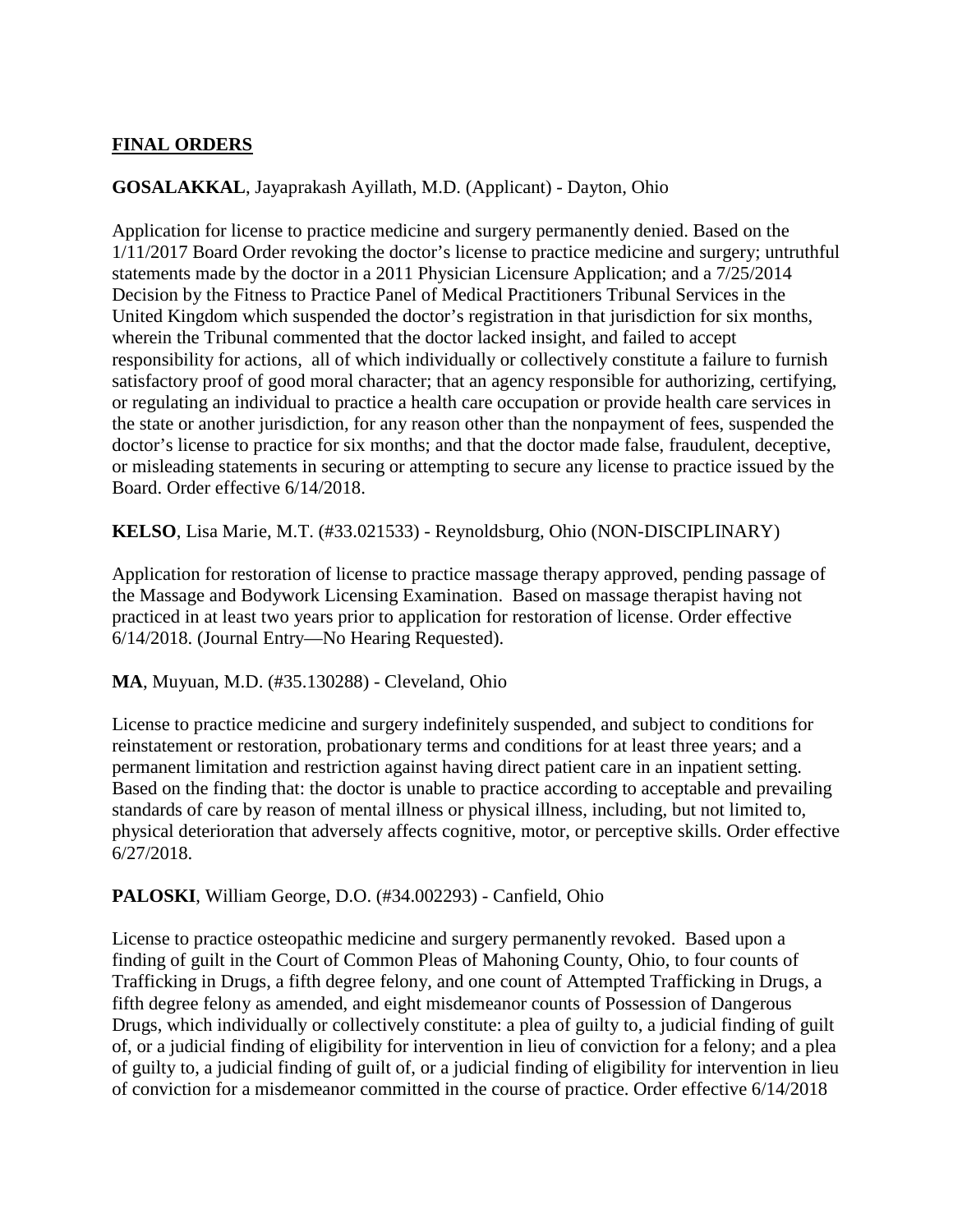# **VOLUNTARY PERMANENT SURRENDERS/ RETIREMENTS/WITHDRAWALS**

## **GIDEON**, James Alan, M.D. (#35.075051) - Bluffton, Ohio

Doctor stipulates and agrees to permanently surrender his license to practice medicine and surgery in lieu of further formal disciplinary proceedings in Case Nos 17-CRF-0083, 17-CRF-0122, and 17-CRF-0129, in which he admits to violating Sections 4731.22(B)(20), and 4731.22(B)(6), Ohio Revised Code, as alleged in the 6/14/2017 Notice of Summary Suspension and Opportunity for Hearing, by touching the breasts of Patients 1 and 2 without medical necessity and by neglecting to employ disrobing or draping practices with regard to Patients 1, 2, and 3. The doctor does not admit to any other factual or legal allegations contained in the 6/14/2017 Notice of Summary Suspension and Opportunity for Hearing, or in the Notices of Opportunity for Hearing issued by the Board on September 13, 2017 and October 11, 2017. Effective 6/13/2018.

**MCCANN**, Jennifer Rosalind, L.M.T. (#33.013026) - Canton, Ohio

Permanent revocation of license to practice massage therapy authorized by massage therapist in lieu of formal disciplinary proceedings pursuant to Section 4731.22(B)(9), Ohio Revised Code. Effective 6/13/2018.

## **CONSENT AGREEMENTS**

**ENGEL**, Erin Beth, D.P.M. (#36.003424) - Tipp City, Ohio

License to practice podiatric medicine and surgery indefinitely suspended, but not less than one hundred twenty days, subject to general probationary requirements, terms and conditions for reinstatement, and a seven thousand five hundred dollar (\$7,500.00) fine. Based on the doctor's admission that between 2014 through 2017 she wrote fraudulent prescriptions for controlled substances utilizing a family member's name in order to obtain drugs for self-use, and provided false information concerning her conduct to the Board, which individually or collectively constitute: making a false, fraudulent, deceptive, or misleading statement in the solicitation of or advertising for patients; in relation to the practice of medicine and surgery, osteopathic medicine and surgery, podiatric medicine and surgery, or a limited branch of medicine; or in securing or attempting to secure any license or certificate to practice issued by the board; and the commission of an act that constitutes a felony in this state, regardless of the jurisdiction in which the act was committed, to wit: Deception to Obtain a Dangerous Drug. Agreement effective 6/13/2018.

## **GETACHEW**, Samuel, M.D. (#35.059976) - Avon Lake, Ohio

License to practice medicine and surgery reprimanded, and subject to a five thousand dollar  $($5,000.00)$  fine. Based on the doctor's admission that between  $2/1/2007$  through  $8/28/2012$ ,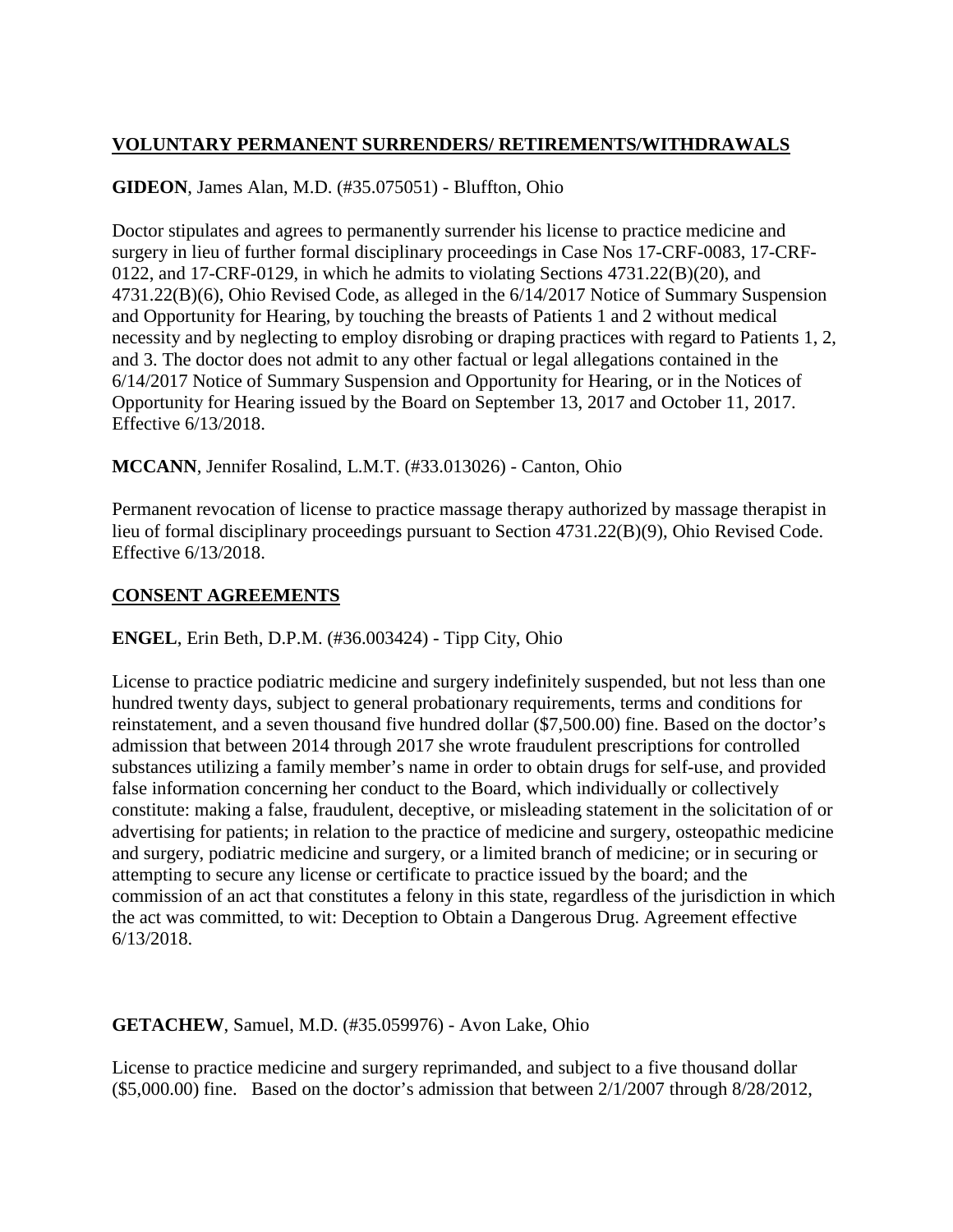and between 2/1/2015 through 1/31/2017 he supervised a physician assistant without an approved Supervision Agreement, which individually or collectively constitute: violating or attempting to violate, directly or indirectly, or assisting in or abetting the violation of, or conspiring to violate, any provisions of this chapter or any rule promulgated by the Board; and failure of a physician supervising a physician assistant to maintain supervision in accordance with the requirements of Chapter 4730 of the Ohio Revised Code and the rules adopted under that chapter. Agreement effective 6/13/2018.

**KUNZ**, Harrison Lee, Jr., R.C.P. (#RCP.7962) - Columbus, Ohio

License to practice respiratory care indefinitely suspended for at least ninety days, subject to general probationary requirements, and conditions for reinstatement including the requirement to enter into a subsequent consent agreement. Based on the respiratory care professional's admission that on 5/4/2018 he entered treatment for alcohol addiction at a Board-approved treatment provider; that he initially entered treatment for chemical dependency between November 2017 through December 2017, and subsequently relapsed on alcohol on 1/13/2018. Agreement effective 6/13/2018.

**RIMKO**, Laraine Anne, P.A. (#50.001048) - Westlake, Ohio

License to practice as a physician assistant reprimanded, and subject to a five thousand dollar (\$5,000.00) fine. Based on the physician assistant's admission that between 2/1/2007 through 8/28/2012, and between 2/1/2015 through 4/19/2017 she worked as physician assistant without an approved Supervision Agreement. Agreement effective 6/13/2018.

## **PROBATIONARY REQUESTS AND MODIFICATIONS**

**AMBROSE**, Martin Palmer, M.D. (#35.060025) - Dayton, Ohio

Doctor's request for approval of reduction in recovery meeting attendance from three meetings per week to two meetings per week with a minimum of ten per month, granted by vote of the Board on 6/13/2018.

**BANGERT**, Michael Theodore, M.D. (#35.123521) - Indianapolis, Indiana

Doctor's request for approval of new treating psychiatrist, granted by vote of the Board on 6/13/2018.

**HOFF**, Elise Regine, M.D. (#35.082376) - Parma, Ohio

Doctor's request for approval of practice plan and monitoring physician, granted by vote of the Board on 6/13/2018. Frequency and number of chart reviews established at ten charts per month.

**JOHNSON**, Peter Carl, M.D. (#35.066160) - Northwood, Ohio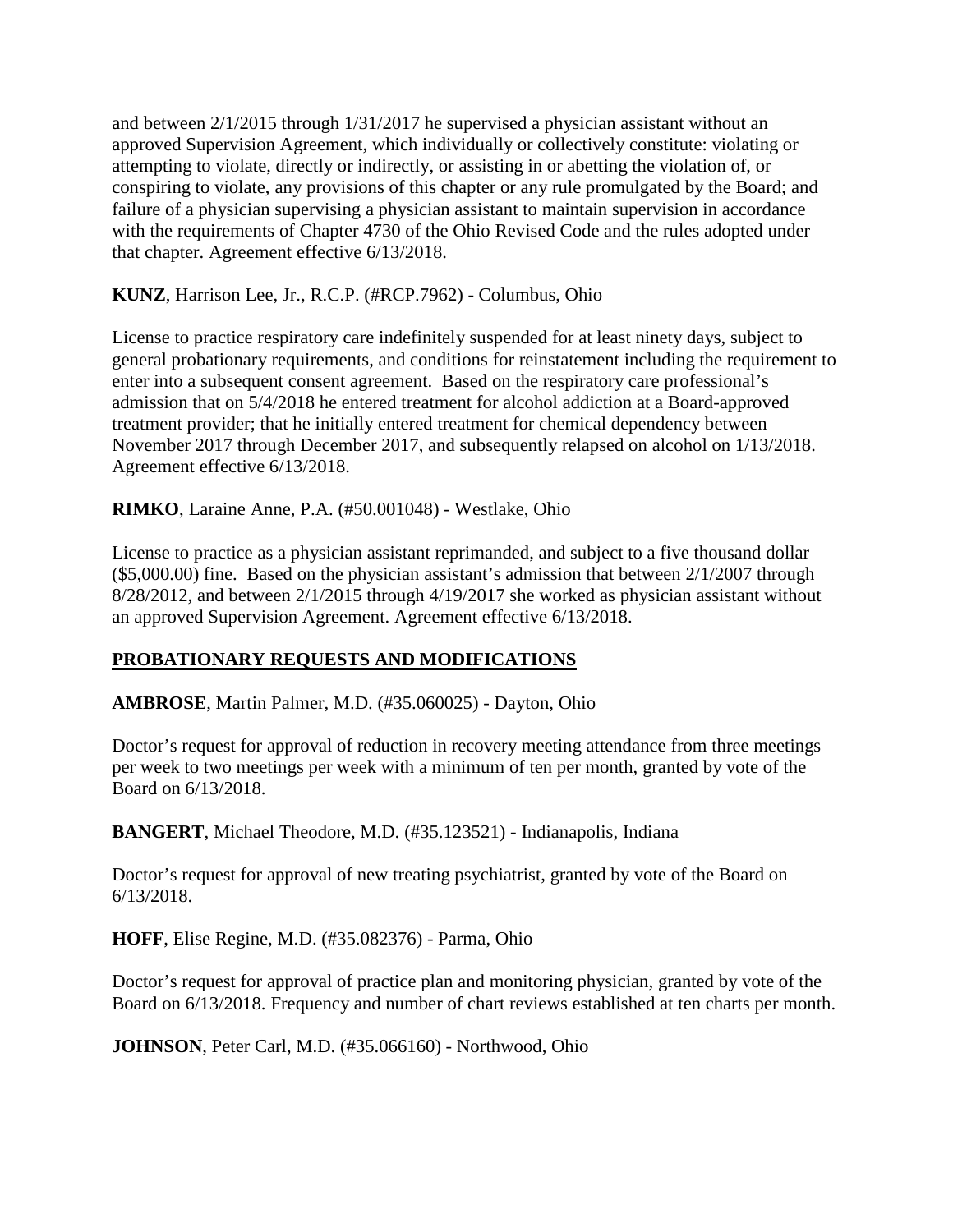Doctor's request for approval of his boundary protection plan, practice plan and monitoring physician, granted by vote of the Board on 6/13/2018. Frequency and number of chart reviews established at ten charts per month.

**LENTINI**, Ross Rosario, M.D. (#35.063449) - East Liverpool, Ohio

Doctor's request for approval to discontinue controlled substance prescribing log requirement, and a reduction in personal appearances from once every three months to once every six months, granted by vote of the Board on 6/13/2018.

**REYES**, Charles Wesley, M.D. (#35.054845) - Belpre, Ohio

Doctor's request for approval to reduce drug and alcohol rehabilitation meeting attendance from three per week to two per week, and discontinue chart review requirement, granted by vote of the Board on 6/13/2018.

**ROSE**, Bernard Joseph, M.D. (#35.052219) - Kettering, Ohio

Doctor's request for approval of permission to travel from Ohio to Michigan until October without prior authorization, granted by vote of the Board on 6/13/2018.

**SWANSON**, Shannon Lee, DO (#34.008887) - East Springfield, Pennsylvania

Doctor's request for approval of new monitoring physician, granted by vote of the Board on 6/13/2018.

## **PROBATION TERMINATED**

**HEYDT**, David M., M.D. (#35.126186) - Bel Air, MD

Doctor's request for release from the terms of the 4/8/2015 Consent Agreement, granted by vote of the Board on 6/13/2018. Effective immediately.

**HOSTETTLER**, Mark E., M.D. (#35.052184) - Alliance, Ohio

Doctor's request for release from the terms of the 10/14/2015 Board Order, granted by vote of the Board on 6/13/2018. Effective immediately.

**PAUL**, Sheila S., D.O. (#34.006622) - Bentleyville, Ohio

Doctor's request for release from the terms of the 12/13/2012 Step II Consent Agreement, granted by vote of the Board on 6/13/2018. Effective immediately.